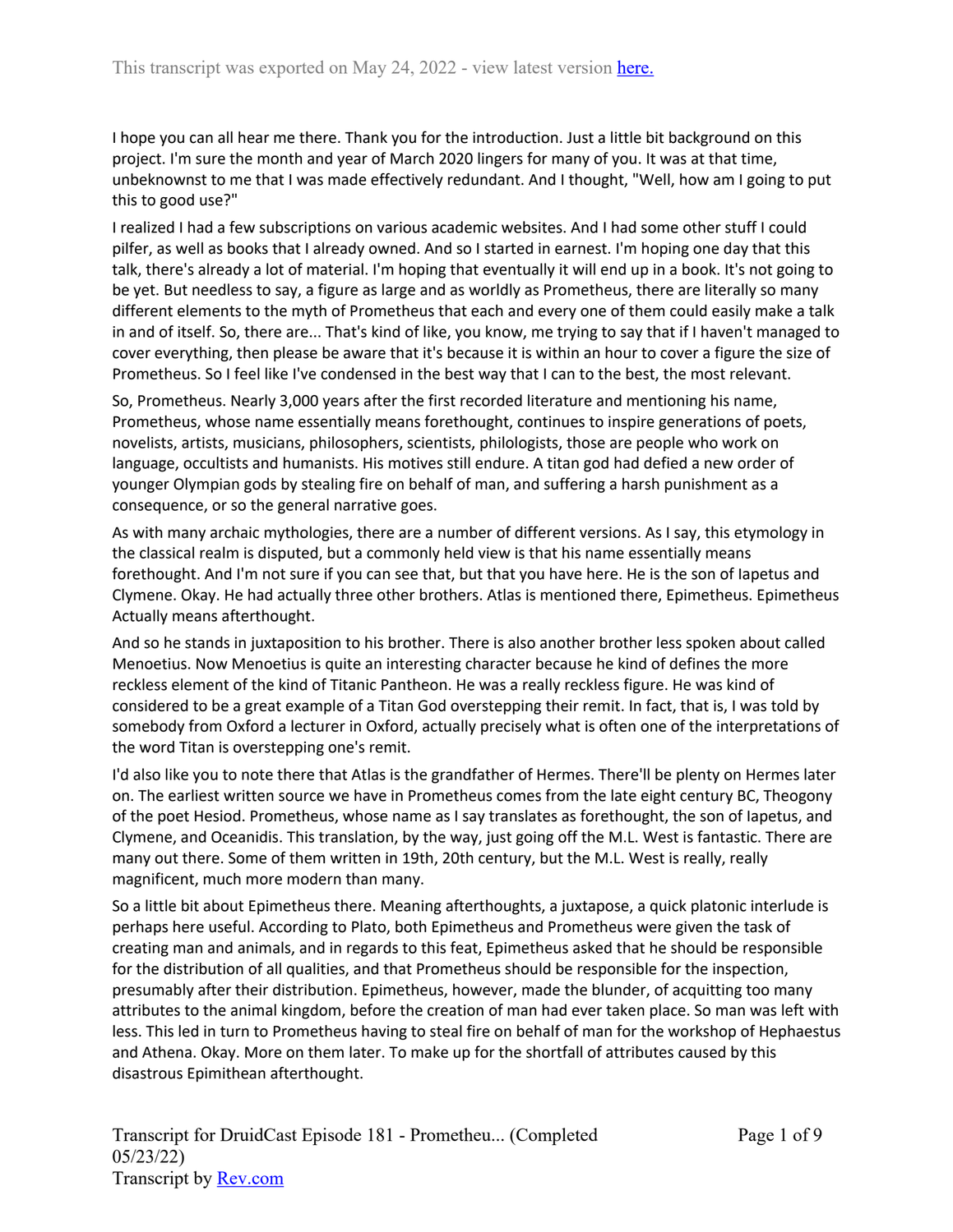This account, however, is at odds with the much earlier Theogony as mentioned, where Prometheus essentially steals fire in retribution because Zeus withheld it from man, but Zeus doesn't just withhold fire from man. He does so because of a according to Hesione anyway, a prior offense committed by Prometheus, the rebel Prometheus. Okay. Now, this former offense took place at a place called Macron, where a trick devised by the wiely Prometheus to seek Zeus into choosing ox bones concealed in the pleasing exterior of the animal's stomach. It was this that led to the son of Cronus', Zeus,, withholding fire from man. Okay. It's a consequence of punishment. Okay. For this... And this supposed pose the role that Prometheus in the Platonic version, or I will say that it should go without saying that the Hesiod predates Plato by quite some time, irrespective to the fact that Plato is an incredibly influential character.

Hesione, however, is not overly complementary in his assessment of what he considers the lowly crafty figure Prometheus. Regarding him as a scheming, crooked figure, who fails miserably to outwit Zeus at a first attempt, which took place at the Con. Now, an interestingly little interlude here, a good friend of mine, Mr. Jake Strand, Kent, a magician, we were having a little bit of chat about Prometheus, and he pointed out to me, it was so glaring in the office, that actually, Prometheus didn't really exist in a world where Zeus was ultimately supreme, was ultimately omnipitent, because Prometheus knew things about him, Prometheus was able to trick Zeus.

And so you're kind of left with this idea that perhaps not only the trickery, but actually that this kind of narrative that Hesiod, that very austere Hesiod gives across this Zeus world, is perhaps made more of talk than actual reality. Given by the example Prometheus. Son of Iapetus, clever above all others, you are pleased having stolen fire and outwitted me, a great calamity both for yourself and for men to come. To set against the fire, I shall give them an affection for which they were all delight, as they embrace their own misfortune. Okay. In Hesiod's later didactic poem Works and Days, the anger of Zeus is pervaded in more detail.

This scourge of mankind is revealed to be that of Pandora. And I did say earlier that each and every aspect of the Prometheus myth could be a talk in itself. Pandora is one such example, and so there is very little in this talk unfortunately about her. And I will come back to her, hopefully at a future date. Again, it's Epimetheus in this Hesiotic version used as a vehicle for this deception as a fool who takes Pandora for a bride after Zeus had crafted for mankind woman via what I'm calling a full Olympian valet. And this is a little bit from the works of days.

So he ordered, and they all obeyed the lord Zeus, son of Cronus, advanced to renowned ambidexter. That's Hephaestus, by the way, ambidexter, molded from earth, the likeness of a modest maiden by Cronus son's design, and the peril-eyed goddess Athene dressed and adorned her, the graces and the lady temptation put necklaces of gold about her body, and the lovely haired spirits of likeness. Garmin did her about its spring flowers. Pallas Athene arranged all the adornment on her, in her breast to go between Hermes.

Fashion lies and wiley pretenses, and a navish nature by deep thundering Zeus's design. And he named this woman Pandora, all gift, because all the dwellers on Olympus made her their gift, a calamity for men who live by bread. So the Works and Days is an example of myth used to essentially describe how an insurgent has managed to upset the natural order of things from a perfected state and inertia, an uncreation, great many parallels perhaps for the garden of Eden.

Moving on Aristotle, in what's widely considered to be the first treaties on literary theory, in his fourth century poetry suggests that those serious poets of yesterday, such as Hesiod, Hobart, who was notable by his absence in the premise, in regards to anything written about Prometheus, suggest that those serious poets of yesteryear who had once written epic. Hesiod and Hobart will both be epic poetry, now veered toward a newer, more worthy form, known as tragedy, and it is to tragedy now that we turn.

Transcript for DruidCast Episode 181 - Prometheu... (Completed 05/23/22) Transcript by [Rev.com](https://www.rev.com/) Page 2 of 9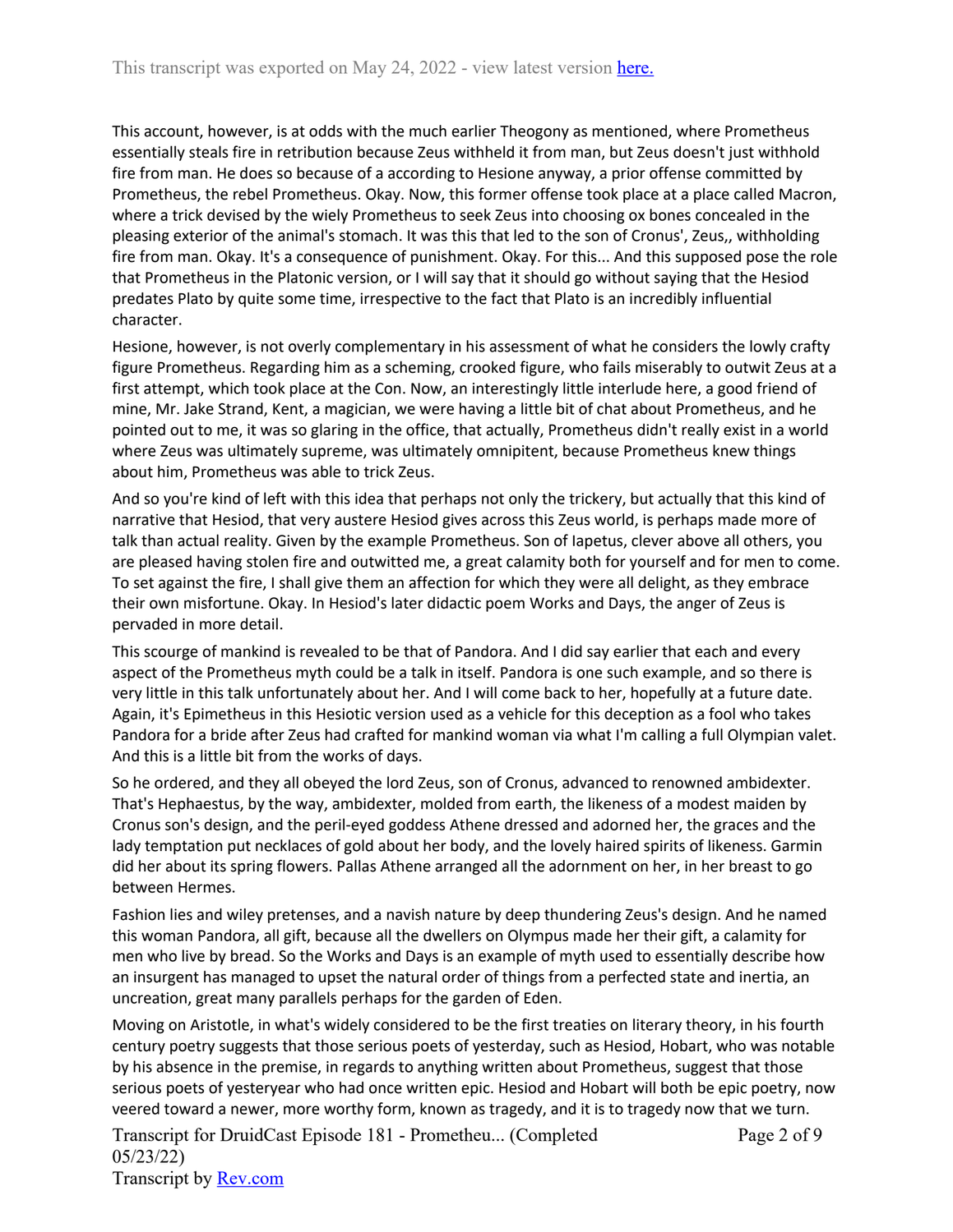So, moving from about 750 BC, around about the time that Hesiod was writing, we now shift to the fifth century tradition of Athenian tragedy. Most notably the, playwright Aeschylus. Okay? Now, one little background here, EF Rotling, mid 20th century scholar, classical scholar and philologist, suggests that a great many of the people who went to Athenian theaters were already quite well acquainted with the myths. It wasn't like going to the cinema where you don't know what's going to happen with the film. They were very acquainted with the narrative, with the philosophy, with the questions that each of these myths were afforded.

But actually, what people were interested in going on, was almost like a sort of dialogue came going on. They were interested in the particular spin that a playwright would give. Now Aeschylus was really, really successful in what were essentially these competitions. Okay? Now, he is... Okay, back to essentially what we have here. He wrote Prometheus Bound. The Prometheus Bound by all plays at this time is originally part of a trilogy, sadly the Promethea, or the other two parts of the trilogy, along with a satire play, had been lost to us.

I will come back to that a little bit later. But essentially, it's really interesting... I guess one other difference between Aeschylus and Hesiod is by the time that Aeschylus has come to the four. So 250, 300 years later, the Prometheus Bound really starts to actually put the focus onto Zeus himself. Okay. So it's known more about this wilely, lowly, crafty figure of Prometheus that Hesiod would have a sting. Hesiod would never, ever have brought Zeus's behavior into question. It was just, be unthinkable. But by the time the Aeschylus comes along, that started to happen. So some of the focus ends up being on Zeus's behavior. Okay. And perhaps this is beginning of where many modern commentators start to see the kind of the beautiful rebel inherent in Prometheus. The kind of... This almost like a savior figure and a little bit more on that later.

So the Prometheus Bound, the one play that still exists. It begins to play games in medias res , which is in the middle of things, with the figure of violence who is mute, and strength, who said go bring both Prometheus and Hephaestus, to do its duty and chain Prometheus to the rock. Crutos and bia, strength and violence. Prometheus first visited at the rock by the chorus of the daughters of Oceanus, who briefly commiserate the Prometheus. They both express anger at his state. Okay? From that of God, to his current retched state. Oceanus arrives at the scene, the equal measure of pity and concern over the... Not so much the fact that Prometheus has been chained to the wall, to the rock, but because of Prometheus, this first concern is Prometheus's disobedience in the face of Zeus. So perhaps not quite as much as you know... Now 250 years have changed, there is still this very austere view of this Zeus world, his absolute supremacy still only questioned perhaps a little bit more than it was. Okay.

And he basically... There's a lovely line. He says, you know that punishment falls on the unruly tongue, Prometheus, however, is unphased declaring, "I will drink my painful cup to the dregs." Oceanus leaves to plead to Zeus, and mitigate what he can for me, Prometheus. The chorus then basically reiterate the power of Zeus, reminding Prometheus that nothing of men's purpose lies beyond Zeus's authority. It is here that we're approached by a mortal maiden by the name of Ione. That might be the wrong pronunciation. Who'd been pursued lustily by guess who, I'm sure you can guess who. Zeus Jupiter, and subsequently turned into a cow as you do, by Zeus as disguise. Okay. And you can guess who she needed to be disguised from. None other than Hera herself. Okay. She'd been hounded relentlessly at this stage by gadfly sent by Hera. Okay. What's interesting about the dialogue between Ione and Prometheus is that they're basic basically like a mirror image of each other. They're both in this absolute kind of pity. She's mortal, you have to remember.

But Prometheus has so many human figure, human like characteristics, attributes, that they almost commiserate together. You know? Why should I go on living? Why not hurl myself once down from this Rocky cliff, be dashed in pieces, and find relief from all my pain, better to die once than to suffer

Transcript for DruidCast Episode 181 - Prometheu... (Completed 05/23/22) Transcript by [Rev.com](https://www.rev.com/)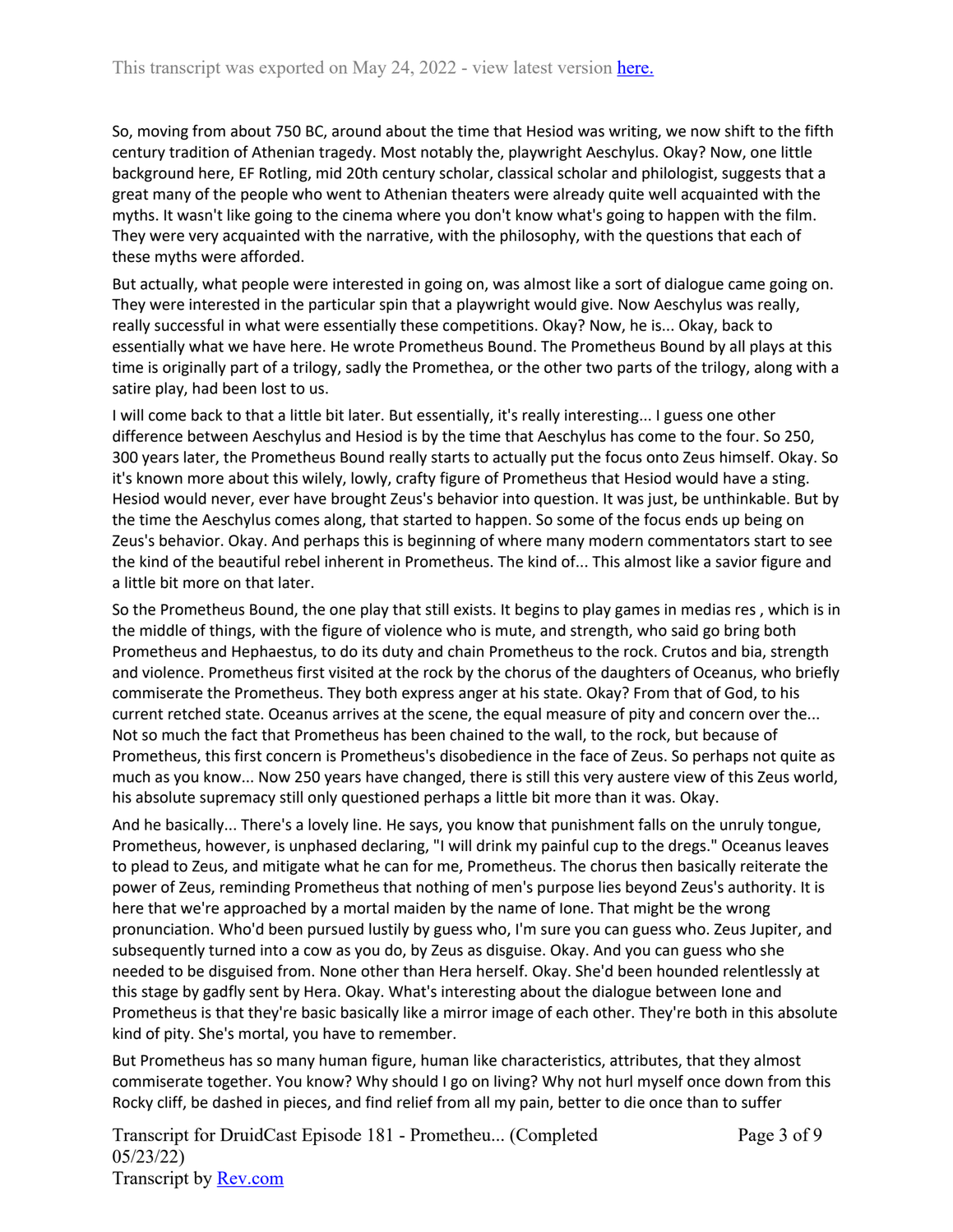torment all my living days? And then Prometheus retorts, that you would find it hard to bear my agonies. Since I am faithed not to die. Death would've brought release, but now no end to suffering is in sight for me until Zeus speak deposed from sovereignty. Is this a God speaking? Or could be... Is perhaps one of the best ways that we can understand the Titans, is this kind of a half way point. To deny these human, you know, death of a God. Okay. To bear my agonies is a very human suffering. Almost in solidarity perhaps, with human suffering.

It's at this point, until it Zeus be deposed some sovereignty, this is quite complex a little bit. But it's basically that it's uncovered that there may be a marriage. Okay. You know, many generations down. That a descendant. And it's actually two things. There's a marriage, but there's also the possibility that a descendant of Ione who is in the shape of Alcmena, gives a rise to a hero. The hero is Hercules, who eventually we are told, although the writing is not there anymore because it's in one of the later stages, the Promethea, but where Hercules actually rescues Prometheus. Okay? A marriage that shall hurl him out, a thrown and sovereignty into oblivion, and then a curse. His father Cronus cursed him with the day he lost his ancient throne, shall all come true.

Now you have to remember that Ouranos has been deposed by Cronus. Cronus has been deposed by the son of Cronus, by Zeus. There's nothing to say that it won't happen again. We never find out who that God could be. There's tantalizing possibility, some have said, that it possibly could have been Diocese, but we never find out because the Promethea is lost, unfortunately. Okay? But that marriage it's, there is evidence to suggest that there may have been a goddess by the name of Metis. Now it's here that Hermes arrives at the scene. Yeah. Herold of the gods confronts the Herold of the Titans. Okay?

There's a very specific language I'm using there. Károly Kerényi, who I think there's a little bit on Károly Kerényi later. Hungarian scholar wrote an excellent book in the 1950s on Prometheus. Okay. And he suggested that there are, it's a great, not only the familial thing. We look back to the tree, Atlas being the grandfather of Hermes. But Hermes and Prometheus, they share so many attributes. They're both tricksters. But in this story, Hermes is not the gentle God that I've kind of found him in some respects to be. He sets a much harder face. He's a Herald of a God. Whereas Prometheus is seen as a Herald of the Titans. Hermes arrives and he wants to obviously know as much as he can about this marriage. Tell him what this marriage is through which you burst. He shall fall from power and now speak no clever riddles except forth detailed truth. Not being want to back down easily.

You imagine that you hold an unassailable Citadel, but I have seen two dynasties already hurled from those same heights. And I shall see the third today's king fall to earth. And this is the third deposing of Zeus. Dialogue continues to Prometheus refusing to call for information and Hermes rebuking the elder Titan for its foolish obstinacy. Hermes then explains, when the long age has passed, you will return into the light, and then the dark wind hound of Zeus will come. The savage eagle, an uninvited banqueter all day long will rip your flesh in rags and feast upon your liver, nooring it black.

Once more, the chorus reject, and they try and get Prometheus to reveal this secret. He doesn't. And essentially, the play we are led to believe, and with a mechanism called Deus Ex Machina. Okay, where basically, Prometheus somehow they would've done it, is hurled to the underworld, still chained to the rock. And that's the end of the play. Now, I'd just said earlier, because the Promethea was lost, there are some tantalizing words, particularly in this book. Now, I definitely can't tell you that you would definitely, definitely not find this on PDF, on a drive somewhere. This guy has been dead a long, long time. I'm not infringing copyright.

It's an absolutely magnificent read if you can find it, otherwise you'll probably end up paying a couple hundred quid for it. But, the only extent trilogy that we have, which gives a glimpse of what possibly could have happened in the Promethea, was the Oristeia, also written by Aeschylus. It's beyond the

Transcript for DruidCast Episode 181 - Prometheu... (Completed 05/23/22) Transcript by [Rev.com](https://www.rev.com/) Page 4 of 9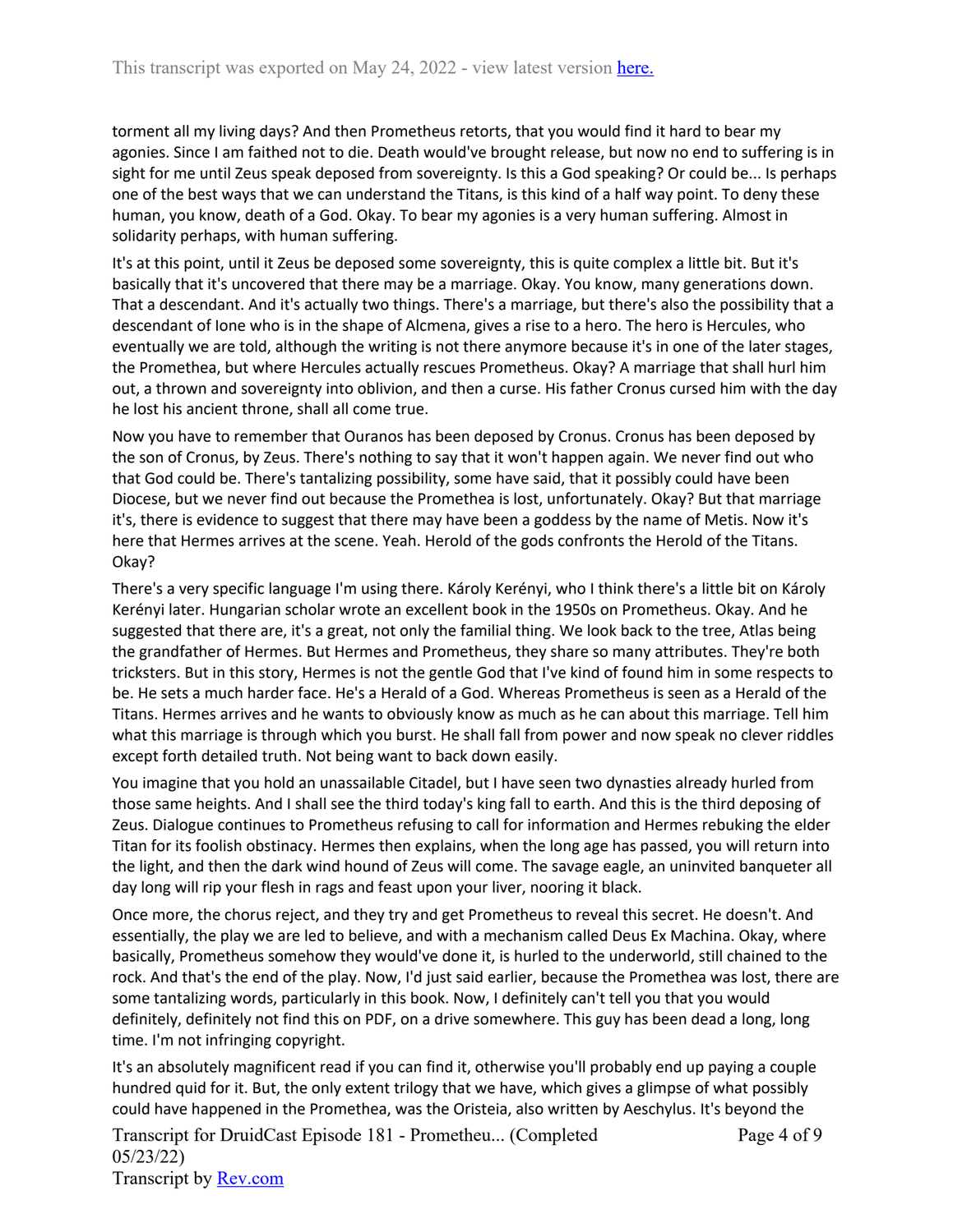subject of this. I am actually preparing to talk on the Oristeia as well, which is a fantastic trilogy. But it's beyond scope here. But this author does give some very, very convincing ideas on how the Promethea could finish. But there's going to be a resolution of some sort either way.

There's many other figures of myths where we encounter Prometheus. We have Deucalion and Pyrrha, Hera, already mentioned. Phoroneus, mythical king of Athens with some resemblance to Prometheus, an archetype. The birth of Athena. But I do wish to touch just briefly on the cult of Prometheus, if we can call it a cult. Essentially, despite the influence of the figure of Prometheus held in literature and art. I know that I spent quite a long time talking about classical and archaic literature. Hesiod being archaic, Aeschylus being classical. His religious cult enjoyed most prominence in Athens, but it was limited elsewhere. In Athens, he was worshiped alongside Athena and Hephaestus.

Now I know I've used the word tantalizing a lot, but there are also some really, really interesting little clues about a possible archaic connection between Hephaestus and Prometheus. Particularly in regards to the islands of Lemnos and [inaudible 00:22:07], where Hephaestus, obviously another fire God, essentially. So again, kind of all this lost stuff that just needs to be put together. There are many interesting features that mate Prometheus to Hephaestus. So, how was this, how did this pan out? At that time, Athens enjoyed a number of torch races during the festival of Panathenaea in the month of August. It's a relay races that began at an altar dedicated to Prometheus found in the gardens of Plato's academia. This race passed through the area of the city known as the Kerameikos, the potter's quarter. Okay. There will be a little bit more about Prometheus as the potter, the sculptor, and from where, obviously the modern word ceramic has derived. This relay race completed with the lighting of the sacrificial fire at the altar of Athena, patron goddess of the city at the Acropolis.

And this is directly from [inaudible 00:23:07] obviously translated, description of Greece. In the academy is an altar of Prometheus and they run from it to the city with burning torches. The object of the contest is to keep the torch burning during the race, for if the first one that lets his torch out, he forfeit all claim to the victory, which falls to the second instead, and so on and so on. But if the torch of, the second is out also, then the third is the winner, et cetera. But if all their torches are extinguished, nobody wins. I'm not going to talk about running. I'm not going to talk about running. I'm not going to talk about running, but I am going to talk a little bit about running, being pernicious and really, really keen runner, quite this. It is Hermes, and again, because of the kind, the association with roads and being a held, and moving, that some Aria, you know, I'm really surprised that Nike don't have a range of shoes called Aria. But anyway, Prometheus also does have this equal right to being a patron God of runners, as it were.

It's true to say that the Romans, following the Greek tradition, made more of the, as Prometheus figure. So this is the Prometheus, the sculptor, okay. Very much the kind of potter. And, perhaps more than the Greeks had originally done. So in their mythology or their kind of mythology that really, the stories really stick out. But within this context of like paganism and the onset of Christianity, it's a very interesting little thing here. It's not in my belief, but I think a lot of people would say that the glue that in many respects helped not glue, but that the kind of... The ideas that basically enabled the crossover between late paganism and Christianity, was very much neo Platonism. Okay. This idea that everything is an emanation from the one, whether or not you're a polytheist, or if you're hard polytheist,. You're not going to want to believe in that. Okay.

But, it was very much a transitional period. Now, quite often, we hear these things as pagans about how the church did this, that, and the other, and copied an Olga Ragio, who was a 20th century scholar, had this to say on a brilliant article, 1958 article. Okay. And this was found in the third century CE, so Roman, but you know, very much within that kind of Christian context as well. The treatment of the creation of bang corresponds in all these sarcophagi, so the dualistic concept of body and soul proper to platonic and Neo platonic philosophy, in three distinct phases, it shows the shaping of the body of the new man,

Transcript for DruidCast Episode 181 - Prometheu... (Completed 05/23/22) Transcript by [Rev.com](https://www.rev.com/)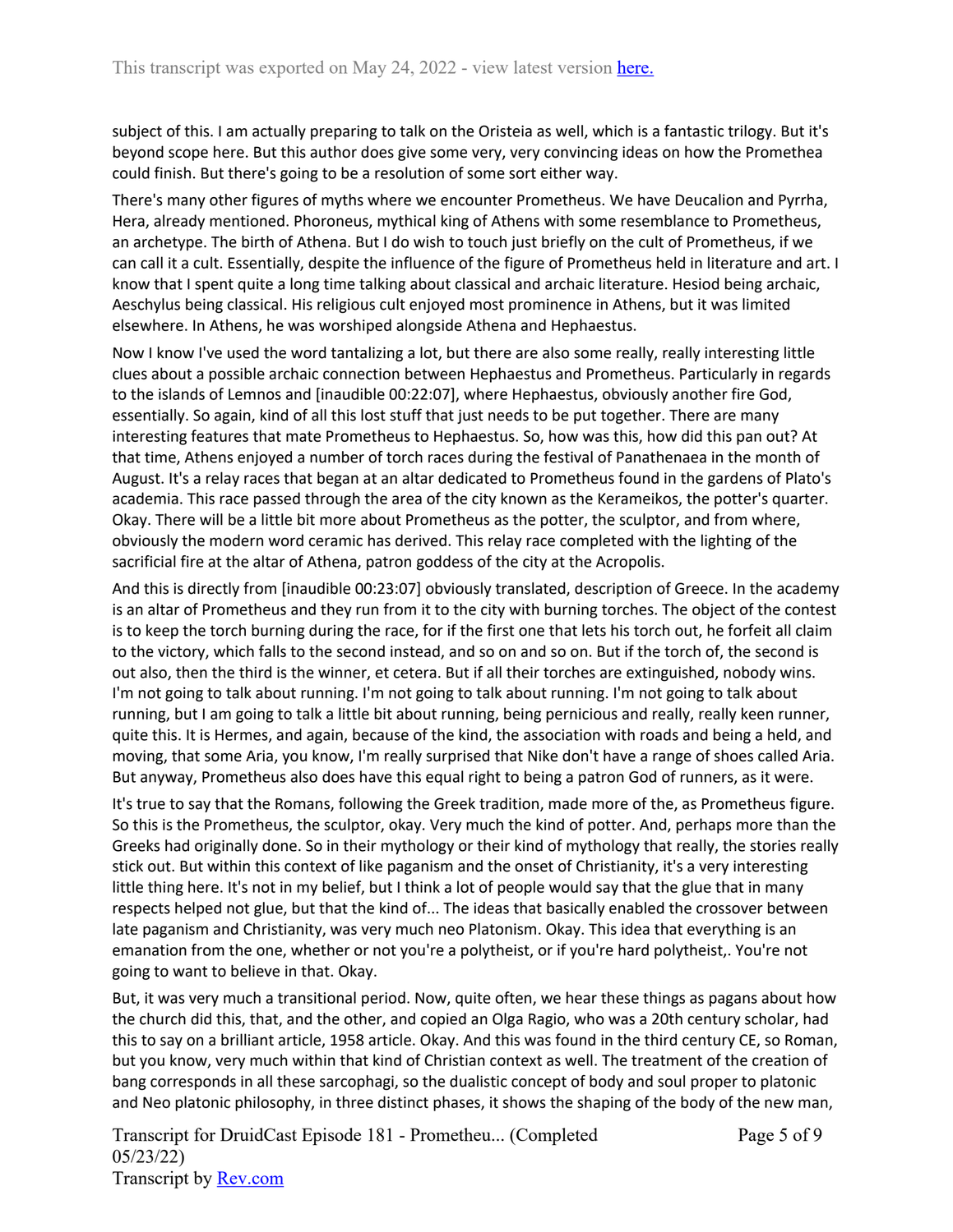which is performed by Prometheus in his role as sculptor. His enlightenment through fire applied to the life, this body by a wing genius, and his animation through the intervention of Minerva, Athena, okay. To the Romans, it brings the soul in the shape of the butterfly or bee. So another connection with Athena there brought down into the Minerva figure. Obviously Minerva being the Roman equivalent.

But, in the same article, she says of this, okay, bearing in mind, there's the genius Prometheus and Athena, on the so-called dogma sarcophagus of the latter and museum. The artist has represented the three persons of the Trinity simultaneously blessing the new man in an odd effort to adapt an old compositional scheme to the new ideological content. So there you have it, it's just basically being borrowed. Hook line and sinker from an old compositional scheme, which involved Prometheus as a sculptor, Athena as an embuier life. Probably the most well known version we have today, the Prometheus archetype, as a creator comes in the form of notorious, Dr. Frankenstein.

Frankenstein is also another one that I've had to sadly cut out because it doesn't relate to... in the way that I would kind of want it to, but needless to say, Shelley's creation, the Frankenstein, or the modern Prometheus, there are some interesting things there. So for instance, the creature, Dr. Frankenstein's creature, suffers in isolation, okay. Isolation's a massive thing that we're going to come to with Prometheus. Okay. So there are these glimpses here, but she's very much... She very much sees Dr. Frankenstein as being the sculptor, the Prometheus figures, the creator, Prometheus as a creator. However crooked that ended up being. Perhaps a parallel there with Hesiod. Okay. She definitely would've read Hesiod, by the way. Largely down to the fact that, despite the fact she was 18, she's incredibly educated woman.

And yes, certainly that's all I'm really going to say on Frankenstein. So, as I discovered during sort of two years of this research, there are literally dozens of pieces of artwork that depict Prometheus from the Renaissance down. Now, I know the Renaissance is kind of one of those areas that is a talk or 10 talks in and of itself, but we do have this kind of, we in many aspects, we do have to thank the kind of the high end mighty people of the Renaissance for passing down a lot of this stuff. Because a lot of this stuff just wouldn't have come down to us if it hadn't been for those. So, here we have Peter Paul Rubens, 1577, 1640. This doesn't... I'd suggest you check, it's an absolutely beautiful painting. Geo Aquina, Soreto, some of this sort of timeframe, early 17th century.

And this one, which is one of my favorites, Jean Belleville. What the interesting thing about most art on Prometheus, whether it's 19th century, whether it's 16th century, some earlier, 14th century I believe, they tend to depict Prometheus in either one or two poses. Either he is in absolute wretchedness, chained to a rock with a liver that is literally being eaten by an Eagle, in distress and very human distress, or it's very much like the Belleville Prometheus here, this glory character, this free character. Okay. There's another famous one, which I didn't put here with Prometheus holding the fire. And it's kind of like this glory and wretchedness, it's this wonderful paradox as you get with Prometheus, glory in wretchedness or wretchedness in glory. Okay. Very, very human again.

So pretty much from the Renaissance through to the Baroque, through to the Romanticist era, we had some wonderful artwork. Okay. I definitely, you know, if it interests you to go through and have a look at that. Now, a quick sort of an off here, Paradise Lost, 1667. Now one of the most famous poems in the English language, whilst it doesn't deal with Prometheus directly, its central protagonist Satan has drawn many a parallel, not lost on the academic world. There are a great many parallels between this work and the pious belief of the author. If any of you know anything about John Milton he was writing it after the restoration. He was blind, his own cynicism, his own desperation with the way that the monarchy had been restored. He was a firm parliamentarian, and a puritan. Many people think that he actually scored an own goal, particularly William Blake at Shelley, both he'd scored an own goal.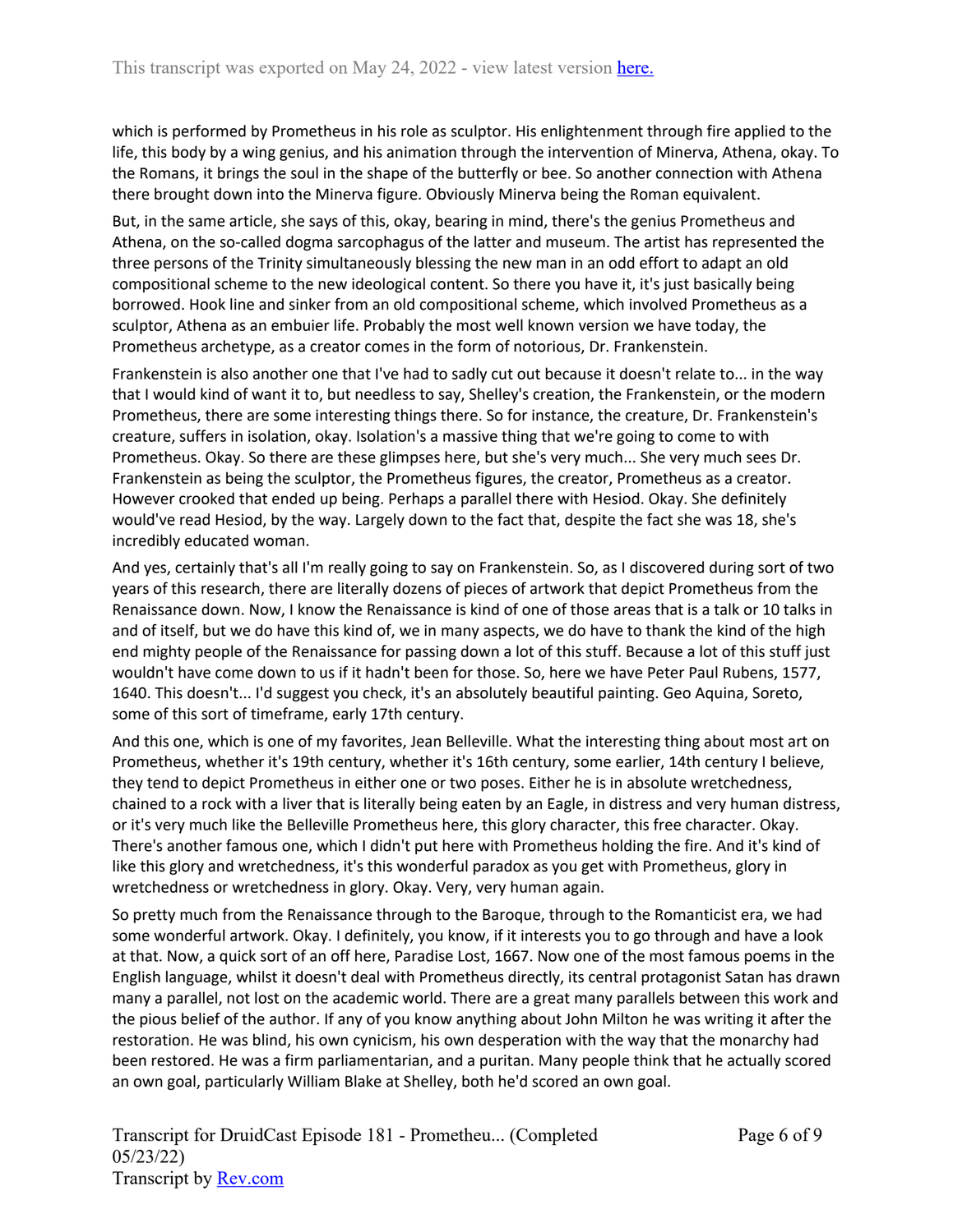Okay. By essentially portraying Satan, not only as a central protagonist in Paradise Lost, but also, and it definitely wouldn't have been his intention to make him look like a hero, or the hero, much like Prometheus. So he is in a similar heroic caliber to Satan, precisely because of their mutual and active disobedience and their own respective myths. The Swiss psychoanalyst, I'm sure Jung doesn't need any introduction, suggested that Milton's Satan, through the author's own eyes was a true principian, individual autonomous and unworthy rebellious characteristic in Milton's time. One other little interesting thing here, I'm going to forget the name of the scholar, has a name, but there are all sorts of interesting things. Not any linking Prometheus to Hephaestus, I've already said, but also it's used as well. Now, there is this very, very odd idea, put forward by one, that actually that in a strength sort way for the context in which they existed, it could almost be seen as siblings, squabling siblings. And actually where their real issue between Zeus and Prometheus was the fact that both of them exercised what could be seen as a nuisance.

I'm not going to be able to, [inaudible 00:32:15] I'm not a great Greek speaker, but it's this idea of knowledge, this idea of worthy council upon the world. And that was thought to be one scholar's idea of how Zeus and Prometheus came into conflict with each other. They were both basically good at the same thing, perhaps Hermes and Prometheus again share these attributes. And Károly Kerényi, who I mentioned earlier, in a totally separate, in an essay actually on the Figure of Naomi... See what sort of says here, two mythological beings who are likewise siblings for the beginning of things, with the same for God and mortal human beings, undertake a common task. The one is in possession of all seeing [inaudible 00:33:00] of sunlight understanding, yet he is tricked by the other one. As punishment, the other one is chained to a cliff between heaven and earth. This is an African fairy tale.

Is it too farfetched then here to draw a parallel with the brothers Christ and Satan? Or indeed to consider Zeus an original sibling, and Prometheus for the context in which we're talking. Scholar E, R Bevin, as I say, that's his name. I don't know. I did put it in, E R Bevin, he again suggested it was Zeus do this wise cast. To both Zeus and Prometheus, this is the artwork I was talking about. And holding aloft the fire it's very really full of glorious, it's the complete opposite of kind of wretchedness as it were.

And we come on to Shelly. Okay, you'll hear a little bit more about Shelly by the end of this talk. Percy Shelly, 1792, 1822, who in his Prometheus Unbound of 1820 gave reply to the Prometheus Bound of Aeschylus, and reanimated the original mythology in the Prometheus myth. Portraying Prometheus instead, almost as this Christlike savior, opposed to earlier traditions of Hesiod, who suggested he was this crooked trickster. Shelly kept Prometheus alive. And you'll be hearing, as I said, more about him.

Moving sort of further on and away from the script I have here, there are, as I've said, great many human characteristics of Prometheus. But one of the things that's really, really striking alongside its very human sentiments, particularly in the Prometheus Bound. I don't think Hesiod really would've given much attention or concern, or care or empathy for the very human feelings of Prometheus in his worst days.

But that's certainly evident in Aeschylus' The Prometheus Bound. But one of the things that really is striking is isolation. I mentioned in March, 2020, it will be you know, sculpted onto our memories, unfortunately forever more. Okay. But for a lot of people, it was the time of real isolation. Now, admittedly, two years of lockdown or 30,000 years chained to a rock, it's not advisable, but it's also true to say that as witches and as practitioners, we do, whether by design or by default, end up at times quite isolated. It's sometimes difficult believing the things that you do, that can be quite an isolating thing.

Prometheus obviously being in the wilderness, you know, it's... I would imagine the vast majority of us would love the idea of going into the wilderness. This nurturing time, alone. And whilst there is suffering with Prometheus, there is also this idea that actually through his suffering, through the time that he

Page 7 of 9

Transcript for DruidCast Episode 181 - Prometheu... (Completed 05/23/22) Transcript by [Rev.com](https://www.rev.com/)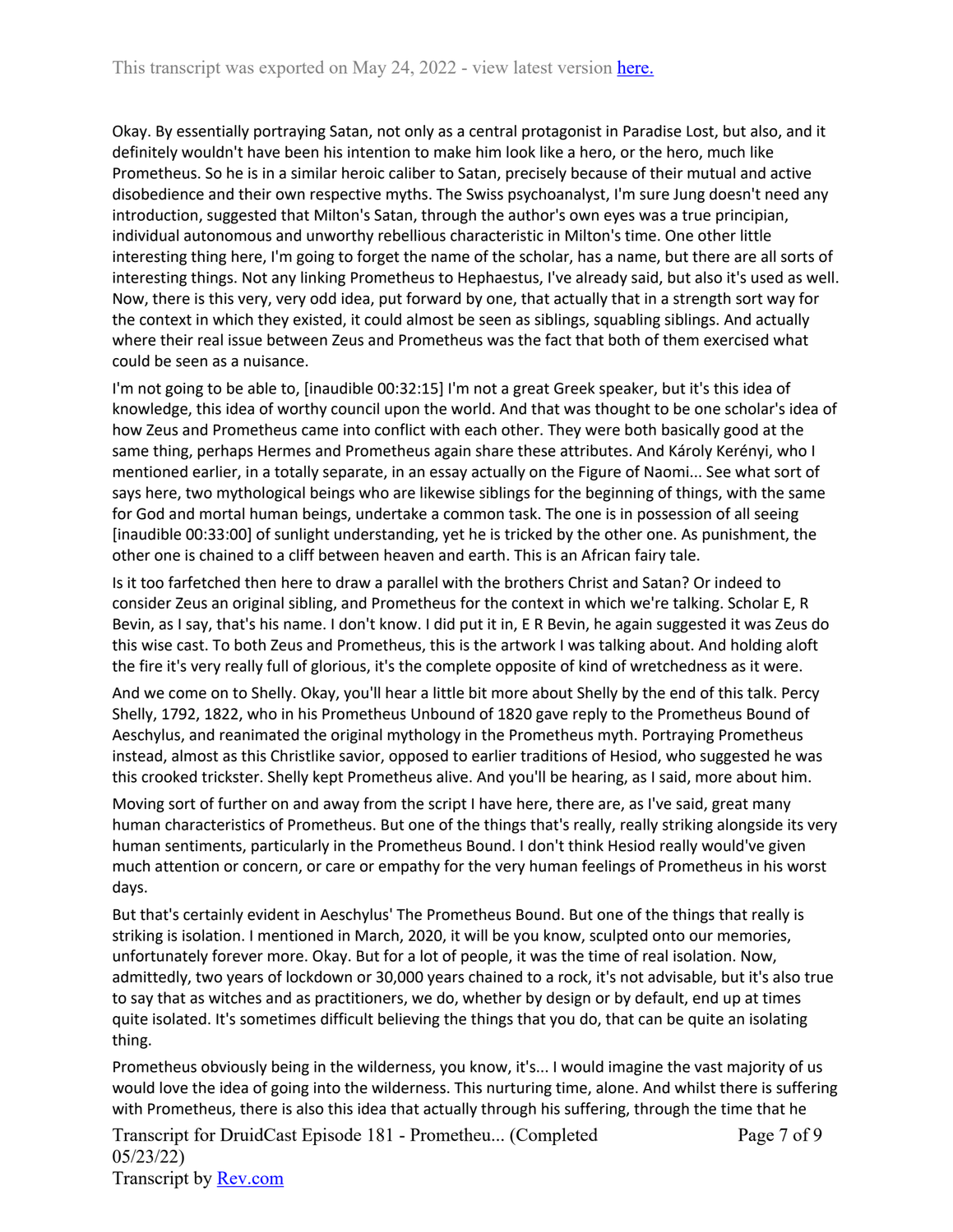spend chained to the rock, going through all these human emotions, that there is in the end, this kind of, I don't want to use the word, but this kind of salvation. But it's all about his own glory own, his own sort of liberation, from its wretchedness, as I was saying a paradox between human wretchedness and that flip side is just the glory and the kind of the power of someone like Prometheus, who does all this, and does it all for mankind. You know.

So isolation is a huge... Time and contemplation, perhaps away from the hustles and bustle of a busy and impacted life... One of the things that did cross my mind, was, I remember writing, sorry, recently about Sato, the poet Sato, and about the myth mythological Orpheus. Orpheus being mythological, Sato being very flesh and blood. If there's a fleshing blood equivalent to this element of the Prometheus myth, it would probably be the Roman poet Ovid. Okay. Who made a fatal mistake by writing something that offended the emperor Augustus. And Ovid, who was this terrible flirt, a real socialite, was banished forever from his beloved Rome, and he spent the rest of his days, and he didn't last long because away from Rome he was overly in... I think in what's renowned modern day Georgia on the Black Sea. So he'd be very much kind of flesh and blood equivalent of this kind of human angle of Prometheus.

Prometheus the rebel then is worth considering as a very human Titan god. But I would ask you to ask yourselves this: is he functioning within a system of power, or without? And when I say "or without," you know, outside of beyond. Does protest dissent in the contemporary world lend itself to the improvement of a democracy?

Or should it be considered an adversary that wishes to see the ultimate toppling of said power. Now we are told all the time, I don't really want to get too politically, but we're told all the time that protestors, whatever they're doing, whether they're kind of environmental, or animal rights, or anti-austerity protestors, we are basically told in the press all the time, these people are a pain in the ass, and that they're an afront of democracy. I think one idiot journalist even called some of these people fascists, that they were the ones imposing their will. And of course, this is not the reality and it never could be. The reality is that in many respects, if we are going to have the kind of democracy that we have, protest exercises democracy, it expands democracy, it matures democracy.

I don't need to tell you how many things have been rawt for base level direct action, whatever those things may be. So it's very, very easy for every generation to dismiss protest as something, you know, a new fad, something that young people do. And then, by the time they get to the age of 45, they get a big house to start voting to Tory or whatever. I mean, I've heard it before, but the reality is this. I'd really ask if there's one thing you take away, and I'm sure most of you'll know this anyway, that dissent is ancient. It's always been there. Whether we see Prometheus as a figure who essentially is functional for the Zeus world, or whether we see him as outside of that, he can't be ignored.

His very presence means that dissent is enshrined, sacred almost. And, essentially can power ever be absolute? As Hesiod and many world leaders would suggest today. And I am drawing a direct comparison with Hesiod, the austere Hesiod. You have no time for the why, Prometheus. And I'm going to draw parallel between him and the world leaders today. But, can power ever be absolute when dissent is present? Is Zeus as supreme as a being made out to be? When Prometheus is saying is to outwit it.

And I'm going to leave the rest to Shelly. As wonderful a character as Prometheus could be, and may will become a lifetime of studying contemplation. But there are so many things he touched upon, that could easily feel intellectual too. But this last stanza from Percy Shelley's Prometheus Unbound, sums up much of what I consider to be the paradox of autocratic power that will always stand in contrast to our own individual human potential. Thank you for the fire you've given to us Prometheus. This is the last stanza from The Prometheus Unbound from Shelly. To suffer woes which hope thinks infinite; To forgive wrongs darker than death or night; To defy Power, which seems Omnipotent; To love, and bear; to

Transcript for DruidCast Episode 181 - Prometheu... (Completed 05/23/22) Transcript by [Rev.com](https://www.rev.com/) Page 8 of 9